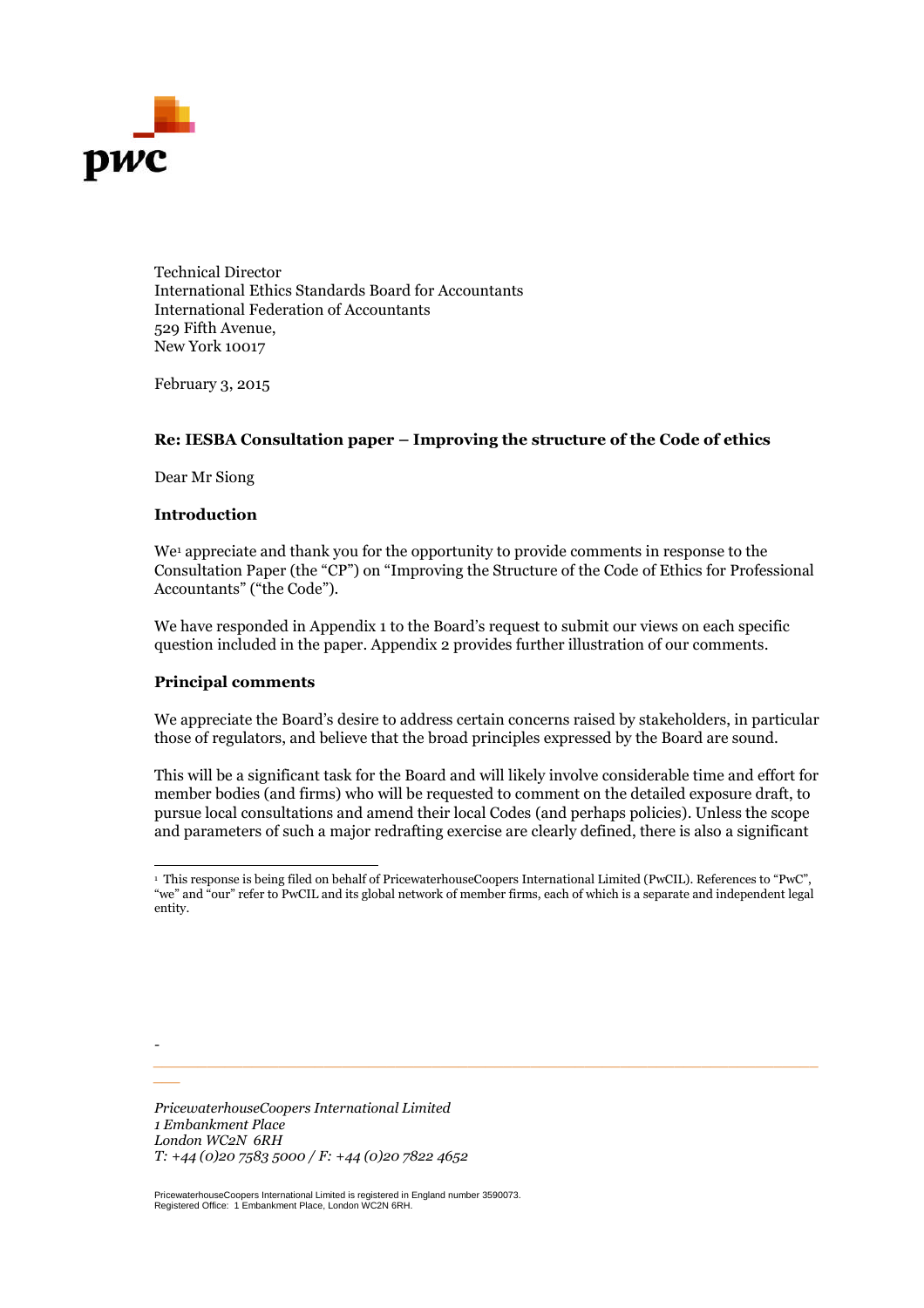

risk that the project becomes more than a restructuring exercise and opens the door to debates on substantive matters of principle. From our own perspective, we have some doubt about whether such a restructuring will have a significant benefit to our network, and perhaps other large networks. We have already analysed and documented the Code in terms of requirements and supporting guidance. For these reasons, we believe it is important that the Board is comfortable with its cost/benefit analysis of this project, that the scope and parameters of the project are articulated clearly and that the Board obtains the buy-in up front from key regulators that the result will address their concerns.

You will recall that we made some comments in our response to the Board's Strategy and Work Plan regarding the "big picture" issues that the Board should consider. We believe these remain valid. We recommend that the decision to proceed with this project and the basis on which it does so be taken in the light of these broader themes.

While we are broadly supportive of the outline proposals we recognise that implementation will be key to success and we see some challenges. We have some detailed concerns about the proposed structure, given the illustrations, and we provide detailed comments in the Appendices.

# **Contact**

We would be happy to discuss our views further with you. If you have any questions regarding this letter, please contact David Adair either at [david.adair@uk.pwc.com](mailto:david.adair@uk.pwc.com) or Tel +44 207 804 2274.

Yours sincerely

 $\neg \mathcal{L}$ 

David Adair Global Independence Leader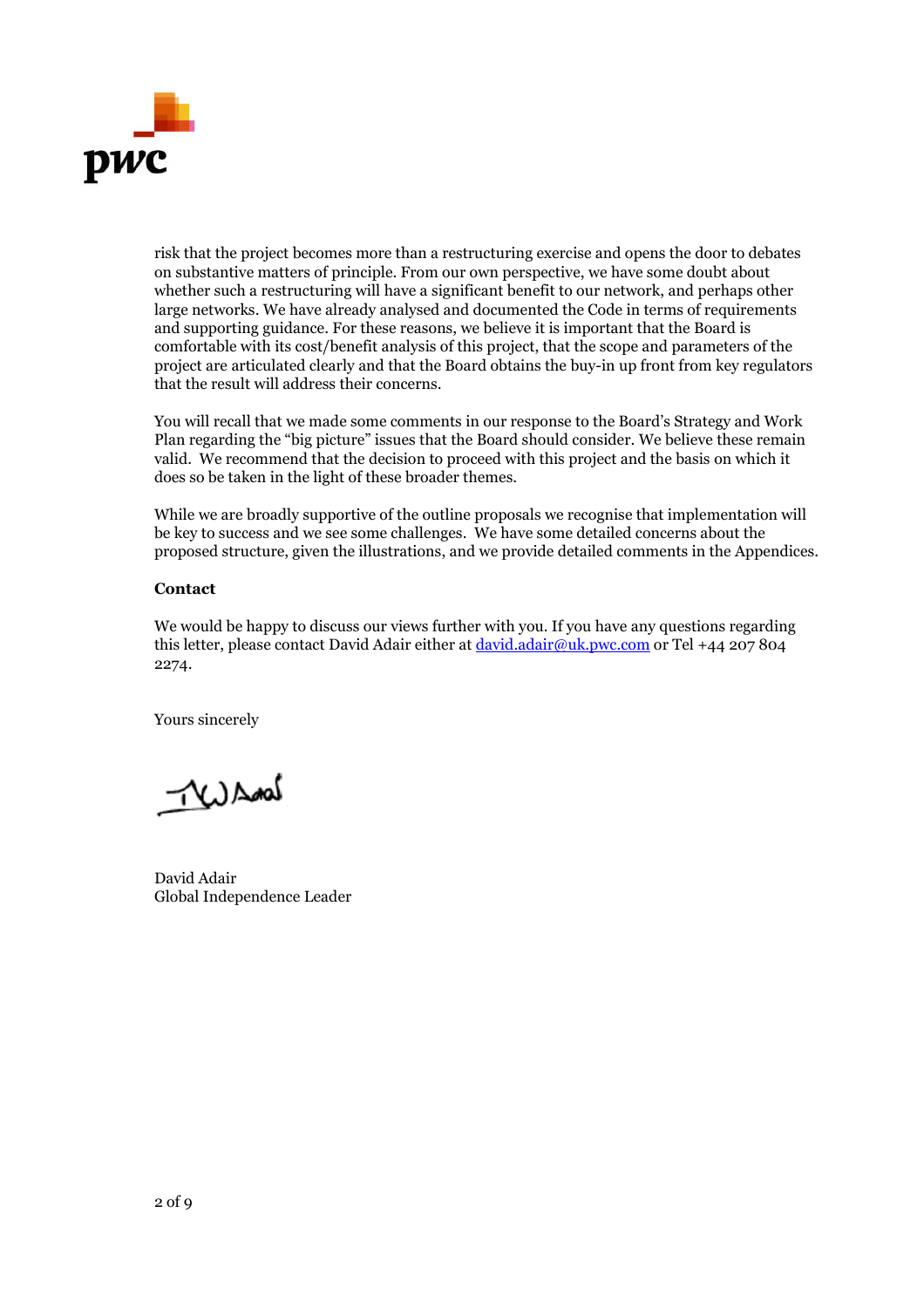

**Appendix 1**

### **Detailed comments in response to Questions for respondents**

**1. Do you believe that the approach outlined in this Consultation Paper, as reflected in the Illustrative Examples, would be likely to achieve IESBA's objective of making the Code more understandable? If not, why not and what other approaches might be taken?**

We can see a benefit to stakeholders through improving the visibility of the requirements and separating supporting guidance material. Having looked at the illustrative examples, however, we do have some concerns and in places we consider that the text is disjointed and that the restructure makes it more difficult to read the Code and to follow the logic (at least as illustrated). Based on the examples, which we understand are not presented as proposals, we note in particular:

- The Purpose paragraphs do not seem always to play a clear role and the illustrative language does not consistently appear to meet the ambition set out in paragraph 11 of the CP. That paragraph also indicates that the "language is intentionally broad" – we are not clear what this is intended to denote. If retained, we recommend that this paragraph be short and succinct.
- The material is no longer presented in a clear sequential order and at times the flow in the current Code is lost – for example important explanatory material is often not reached until the third component. Adding cross references provides a link but it does not help with a clear and logical read of the material. In a digital world, few may read the Code in a sequential manner, but it is important that the structure reduces the risk that requirements can be read out of the context of the concepts and principles on which they are based.
- There continues to be a lot of repetition of key phrases (for example, reference to "threats to compliance with the fundamental principles" is repeated 9 times between 100.007 and 100.019). Repetition of long phrases detracts from a clear reading. Some short-hand, explained in the "terms", may be beneficial.
- Including "Matters which may create threats to the fundamental principles but where no specific requirements are called for if sufficient safeguards are available" in "Application and other explanatory material" seems to down-play the importance of this principles-based guidance.

We have illustrated these concerns in relation to two of the example sections in Appendix 2.

If the Board wishes to explore the idea of making the requirements more visible, we think that the understanding of a revised Code could be helped by moving some of the material that has been included in the "Application" component into an improved "Introductory" component. This would aid the flow of the document and help the reader understand the requirements and guidance that follow.

Further simplification and removal of unnecessary repetition would help a reading of the Code.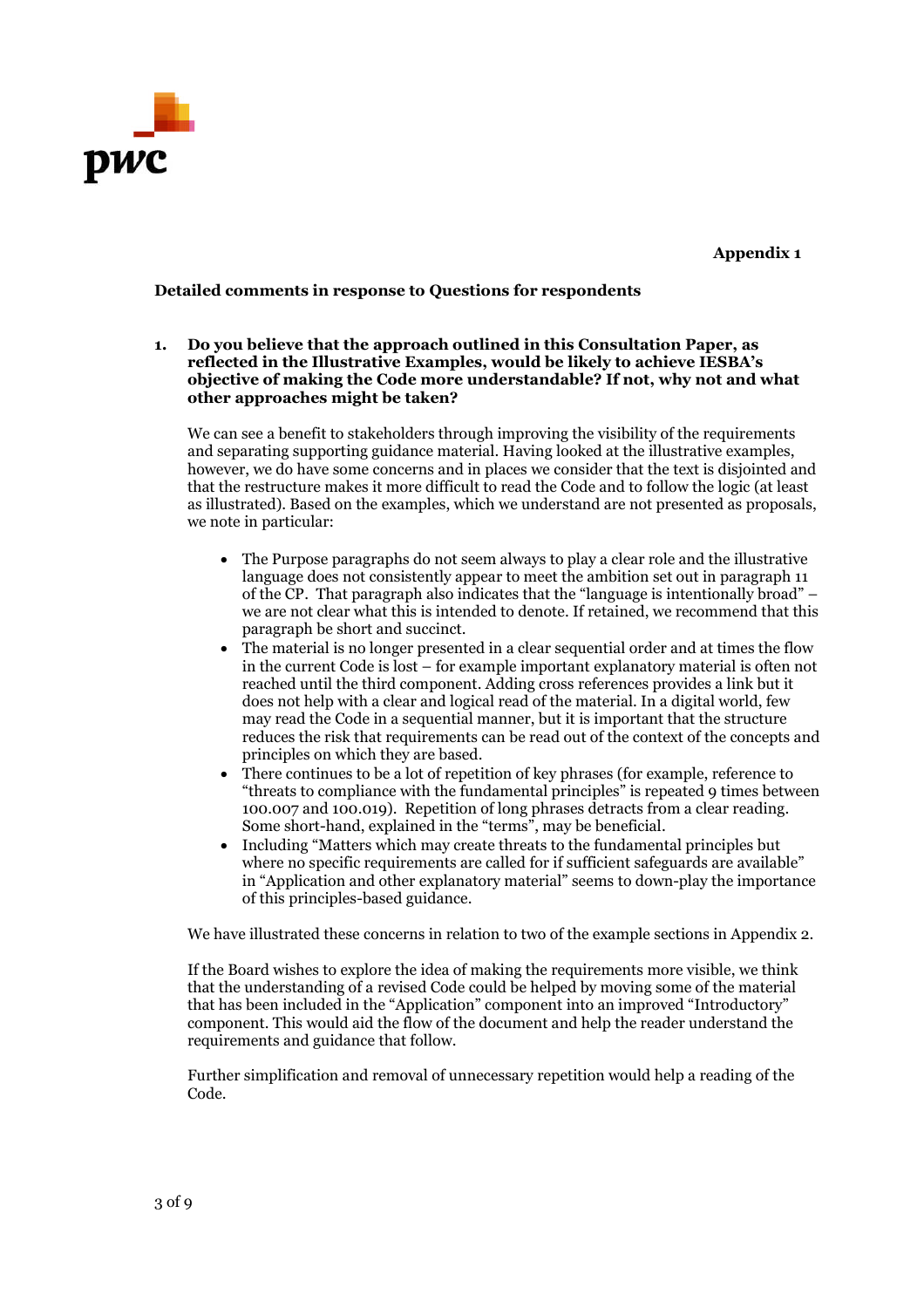

We also suggest that the Code would benefit from an enhanced contents page with the main topics, such as Financial interests (Section 410), being broken down into its component parts, such as "Interests held as Trustee or Executor".

### **2. Do you believe that the approach outlined in this Consultation Paper, as reflected in the Illustrative Examples would be likely to make the Code more capable of being adopted into laws and regulations, effectively implemented and consistently applied? If not, why not and what other approaches might be taken?**

We can appreciate that the clearer identification of requirements may make it easier for legislators and regulators and others to adopt and identify in law or regulation those "requirements". However there are down-sides as indicated in our comments above. The Code it intended to be principles based and the restructure may increase the risk that the requirements may be adopted in regulation without the underlying principles and supporting guidance potentially resulting in incomplete adoption, misunderstanding and misapplication. Further there is a risk that the restructure may move the Code towards rules, even if only in appearance, and we believe this would be unfortunate.

Overall, if the changes make it more difficult to read and understand the Code, implementation and consistent application by users could potentially suffer.

### **3. Do you have any comments on the suggestions as to the numbering and ordering of the content of the Code (including reversing the order of extant Part B and Part C), as set out in paragraph 20 of the Consultation Paper?**

We do not have strong views on the suggested re-ordering of the Code and would support the proposal. It has some logic.

We observe that the proposal to adopt a sequential numbering sequence such as 300, 310, 320 potentially seems not give the Code much room for expansion (unless intermediate number are used) and we suggest that it may be preferable to adopt a sequence like 300, 301 etc, or perhaps 300, 305 etc.

Furthermore, we believe that the proposed numbering could be further simplified by using 300.1 rather than 300.001.

#### **4. Do you believe that issuing the provisions in the Code as separate standards or rebranding the Code, for example as International Standards on Ethics, would achieve benefits such as improving the visibility or enforceability of the Code?**

We observe from the preface to the Code that the Code is already a "standard" and is accepted by the profession and accounting firms as a standard. We recognise that the term is not currently used in the name of the Code (the *IESBA Code of Ethics for Professional Accountants*) and so agree that the status of the Code could be enhanced by rebranding the Code as a whole more clearly as a "Standard". This may help with re-branding of IESBA itself.

We do not recommend that the Standard be further broken down into numerous individual standards as we see little benefit in that.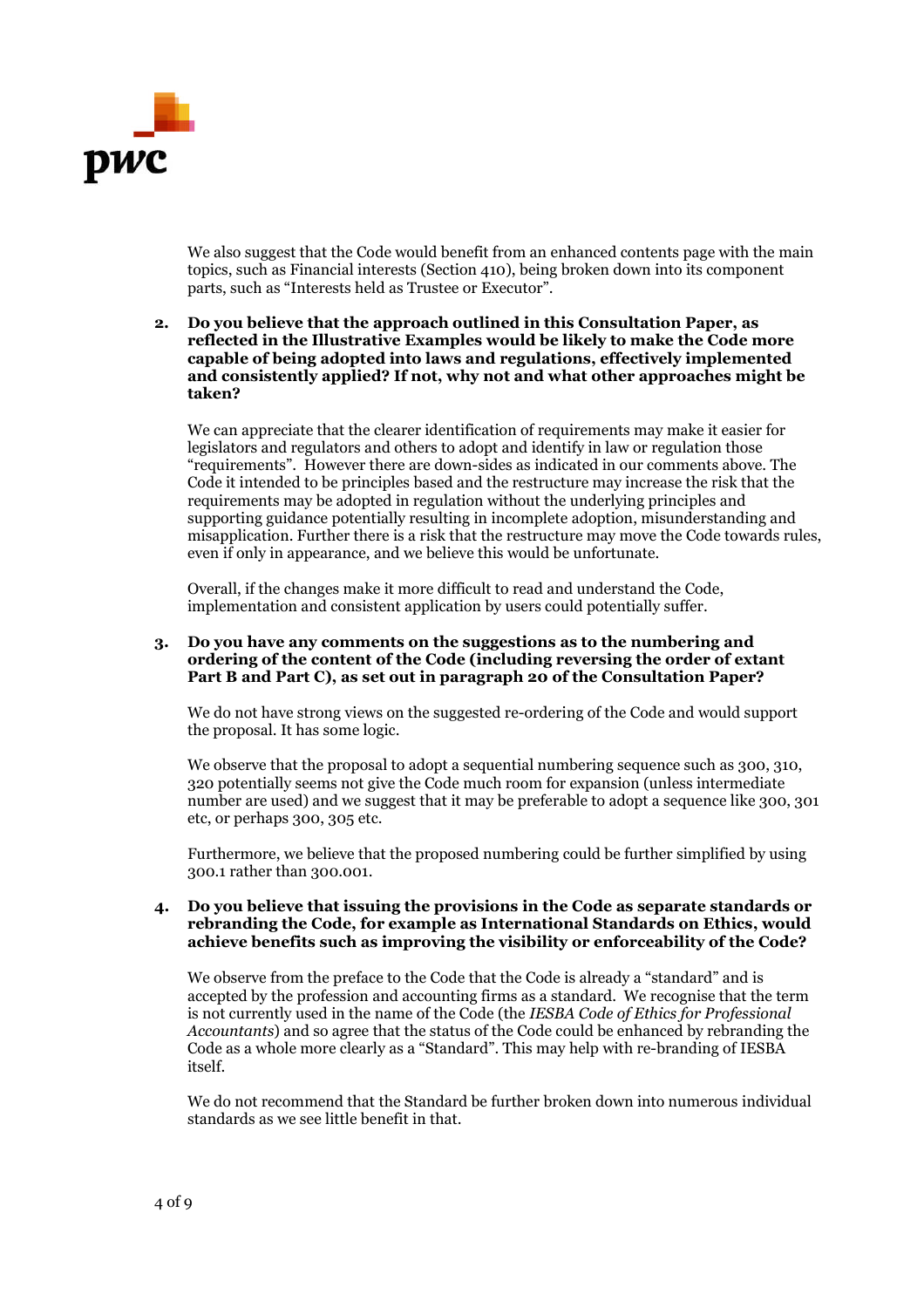

## **5. Do you believe that the suggestions as to use of language, as reflected in the Illustrative Examples, are helpful? If not, why not?**

Subject to the comments made in response to other questions, we believe that the suggestions are generally helpful. We believe it is very important to agree on the drafting conventions at the beginning of the project and stick to them, to avoid the scope of the project drifting into substantive changes rather than clarity of the extant Code.

Care must be taken that simplification does not result in inadvertent changes to the meaning of the Code, although lack of clarity or inconsistency could be addressed. In addition, the drafting conventions need to support the separation of requirements from guidance. This means that how the guidance is written is very important. For example, using the active voice, although improving readability, may result in statements in the guidance being assertions that are, however inadvertent, implicit requirements.

The proposed use of bold, blue and underlining for key terms appears somewhat unattractive and may confuse a reader.

Unnecessary repetition should be avoided. The Board should reasonably expect that users will read or be familiar with the whole Code so repetition in each topic is unnecessary and adds to length. For example, repeating key terms in every section in Part IV seems unnecessary.

Sentences should be as short as reasonably possible. In the drafting it would be useful to consider how a term or phrase may be translated into other languages.

We recognise that such a restructuring would be a significant effort for the Board and that this would result eventually in a detailed exposure draft. Whilst the table of concordance is helpful, indeed essential, it does not provide the degree of detail which would allow a quick comparison of the "old" with the "new". It would be unfortunate if member bodies, firms and others who wish to comment on the future ED each had to re-perform that detailed comparison and so we encourage the Board to provide additional analysis to assist commentators.

#### **6. Do you consider it is necessary to clarify responsibility in the Code? If so, do you consider that the illustrative approach to responsibility is an appropriate means to enhance the usability and enforceability of the Code? If not, what other approach would you recommend?**

From the firm's perspective we do not see that it is necessary to further clarify responsibility in the Code but we can see that those responsible for enforcing adoption and implementation of the Code may find that useful.

That said, we have no objection to the outline proposal – this should leave the firm with appropriate flexibility and latitude to determine who within the operating structure is responsible for implementation of the requirements, including monitoring of compliance. This will depend on whether the activity is engagement specific or not. There is "no one size that fits all" and this will, to an extent, differ from firm to firm.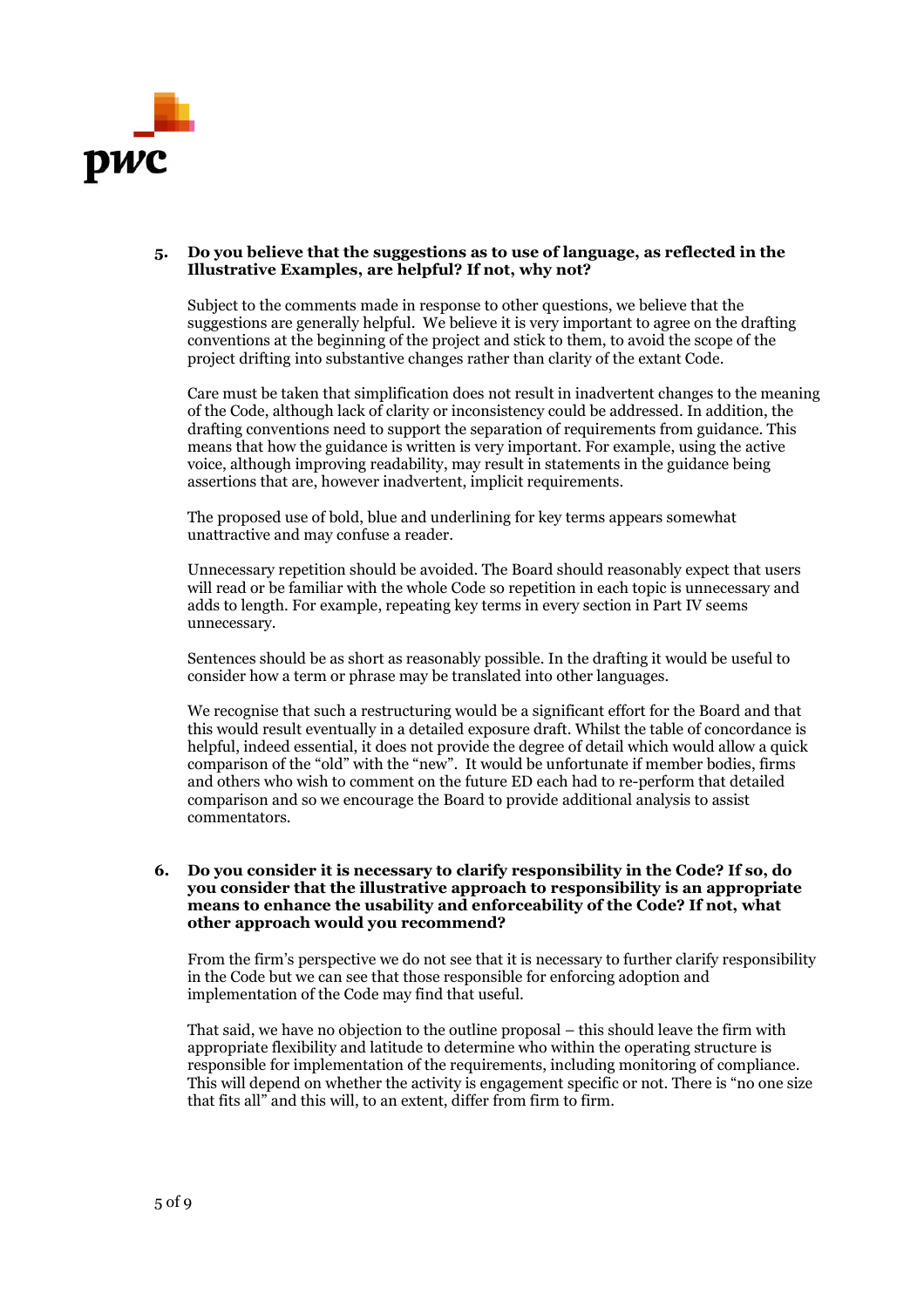

We note, however, that this would represent a change in the Code and that this would need to be subject to formal due process.

## **7. Do you find the examples of responsible individuals illustrated in paragraph 33 useful?**

Yes these are appropriate.

## **8. Do you have any comments on the suggestions for an electronic version of the Code, including which aspects might be particularly helpful in practice?**

We believe that an electronic version could be helpful to users of the Code. Ideally this should contain an effective search capability and a more detailed contents page.

### **9. Do you have any comments on the indicative timeline described in Section VIII of this Paper?**

The outline allows nearly two years for the Board to perform its work, to allow for exposure, comments and finalisation. We believe that this should be adequate time for the project although we can envisage that if the responses to this consultation indicate a substantive change in the approach to the restructure this could cause delay.

The paper suggests that the Code would be effective one year later. While we understand that member bodies may wish to align with the revised format of the Code (would this be required?), and firms may wish to amend their internal policy and guidance, on the basis that the intent is not to change the meaning of the Code we are not sure if such a delay is necessary. This may depend, however, on member body obligations.

#### **10. Do you have any other comments on the matters set out in the Consultation Paper?**

We understand that it is not the intent of this project to change the content of the Code. We believe this is important. There is clearly a risk, however, that moving material around and changing the words can result in an actual or perceived change. To illustrate this, current paragraph 200.14 which refers to "systems and processes" that the client has implemented indicates that these may act as additional safeguards to address a threat. The example revision (300.012/3) has been written such that these systems and processes are portrayed as considerations that may impact the evaluation of the existence or significance of a threat. This, in our view, would be a change in the meaning of the Code.

Further, we can see that the restructure may identify existing material that could be clearer and we would encourage the Board to address any such paragraphs, subject to the foregoing.

We continue to believe that the interrelation of the Code with the ISAs is important and that development of the Code should go hand in hand with the ISAs and that there is internal consistency. We believe it is important that the IAASB is monitoring the project as changes being made to the Code in the redrafting process may have implications for wording that is in the ISAs too. We also encourage the Board to continue to work closely on other developments with the IAASB (such as in relation to NOCLAR and ISQC1).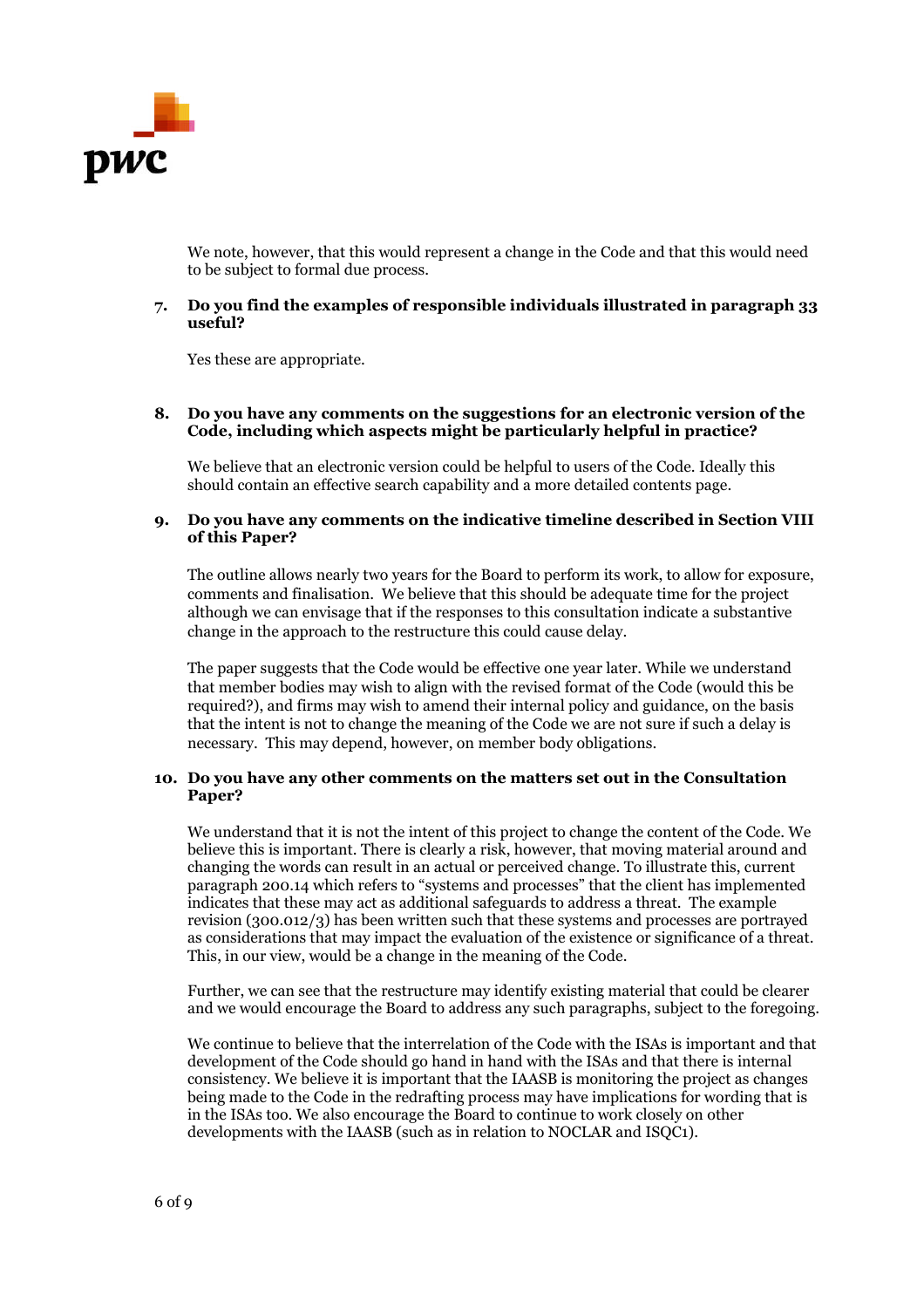

We are unclear about the likely impact of this project on other projects that the Board is currently undertaking or is planning to undertake (such as that on safeguards). It would be unfortunate if the various projects were not co-ordinated resulting in stakeholders having to comment on various different exposure drafts and there is the added risk of confusion.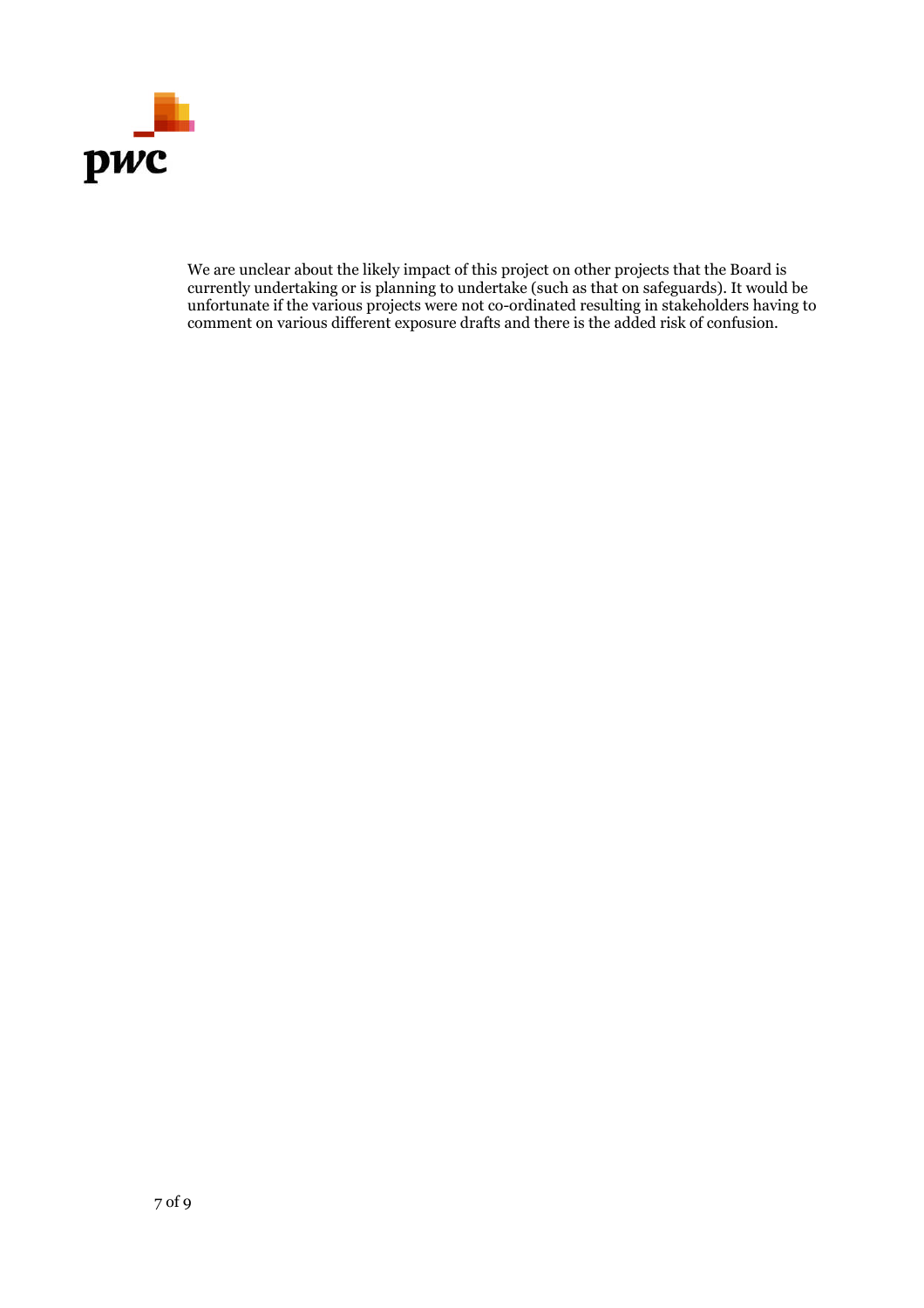

# **Appendix 2**

## **Comments on illustrative examples**

## **1 Section 310 – Professional Appointment**

In overall terms the illustration seems more difficult to understand than the current Code which takes the reader through a logical sequence of explaining the threats and the factors that may influence the significance of the threat, and by topic (client acceptance, engagement acceptance etc).

## **Purpose paragraphs**

310.001 and .002 seem repetitive of each other. 310.003 is repetitive of material that is included in section 100 and arguably is redundant here.

The "Purpose of this Section" does not seem to meet the intent. The purpose (if that word is retained) of the section as a whole should be to highlight examples of situations that could threaten compliance with the fundamental principles, to set out specific requirements that relate to changes in appointments (relating to both client and engagement acceptance) and to provide supporting guidance to professional accountants to help them comply with the fundamental principles.

#### **Requirements**

A requirement "to evaluate the significance of any threat" does not seem to sit well under a title of "Specific threats related to professional appointments". These headings may warrant reconsideration.

The current Code clearly differentiates "client" and "engagement" acceptance. Draft 310.004 and .005 seem to confuse these. For example there is no mention of client acceptance in .004. There are distinct issues involved in each and ideally these should be addressed separately. While we acknowledge that there are cross references to the application material, these latter paragraphs come quite a way after the requirements and this seems not to help the logical flow of the discussion.

There is no explanation, even when combined with the guidance in 310.011, of why reliance on the advice or work of an expert could create threats to compliance with the fundamental principles. This would need explaining for the Code to be helpful.

# **Application and other explanatory material**

310.006 – this is the first time that client acceptance is overtly mentioned. "Continuance" is mentioned in the header but not in the following text.

Generally, we question whether having this introductory/explanatory material after the requirements really makes sense.